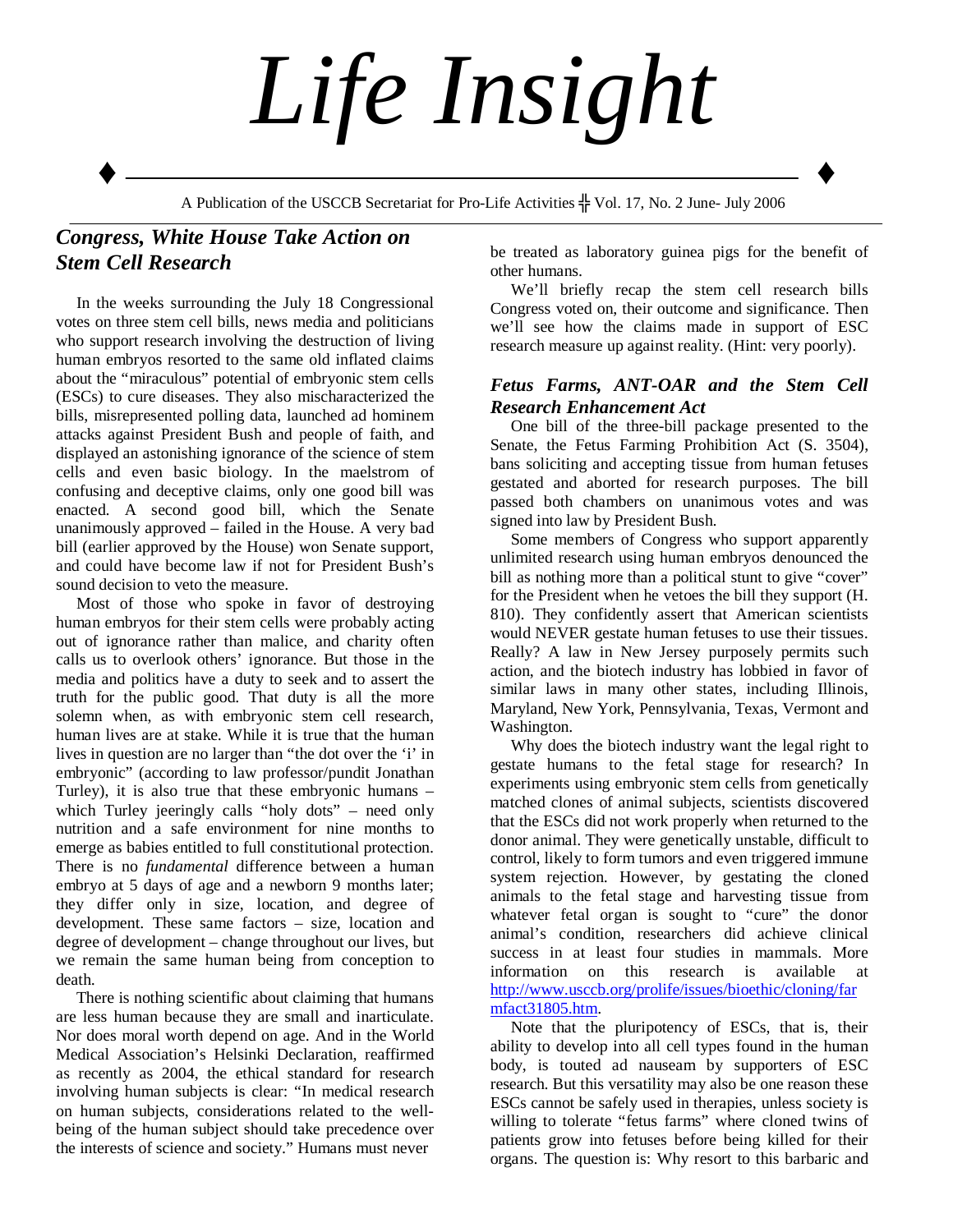convoluted method of obtaining patient-matched adult stem cells (ASCs) from the cloned fetus's tissues? Taking ASCs directly from the patient, developing them and injecting them back into the patient is already achieving therapeutic successes, some of which can only be described as spectacular.

 The Alternative Pluripotent Stem Cell Therapies Enhancement Act (S. 2754) would authorize federally funded research to obtain pluripotent stem cells without creating, destroying or knowingly harming a human embryo or fetus. One technique that could have benefited from this funding is called ANT/OAR (Altered Nuclear Transfer/ Oocyte Assisted Reprogramming). Because of the immorality (or to some, simply ethical concern) of destroying human embryos to obtain their pluripotent stem cells, some scientists are looking for ways to create pluripotent cells without destroying embryos. Markus Grompe (Oregon Health & Science University), Rudolf Jaenisch (MIT), and Kevin Eggan (Harvard) are just three of the American scientists working on this. Eggan's technique is called "cell fusion." He can "create new, versatile, genetically controlled stem cell lines by fusing existing stem cells and ordinary DNA," as Princeton professor Robert George and Eric Cohen (fellow, Ethics and Public Policy Center) explained in a recent interview. Researchers in Japan say they have found a way to accomplish the same thing without even using an existing stem cell line. In addition, in recent years, over a dozen articles have been published in major science journals reporting pluripotent capacities in some adult stem cells – e.g., those found in umbilical cord blood, bone marrow and placenta. These efforts should be encouraged with federal funds, instead of diverting finite research funds into unethical and speculative research in which human embryos are destroyed.

 The day after the Senate voted unanimously to approve funding such research, a few members of the House conducted a disinformation campaign aimed at defeating this pro-research bill. Apparently they're not really in favor of "all avenues of stem cell research" as they are wont to say when fighting ethical restrictions; they seemed to say they are only willing to back the embryo-killing type.

 Oddly, those House members charge that "alternative methods described in the legislation are highly speculative and are either simply ideas or unproven in a human model." To begin with, the bill describes no "alternative methods"; it simply sets goals for research while foreclosing any avenue that could result in harm to human embryos. The objection that alternative methods of developing pluripotent stem cells are unproven in a human model is specious; the same can be said of embryonic stem cells which  $-25$  years after they were first isolated in mice – are still considered unsafe for research on human subjects.

 This unfortunate campaign led to the bill's defeat in the House, where a two-thirds majority was needed for passage because the House took it up under Suspension

of the Rules. Nevertheless, President Bush directed the Secretary of Health and Human Services and the Director of the National Institutes of Health "to use all the tools at their disposal to aid the research for stem cell techniques that advance promising medical science in an ethical and morally responsible way."

 The Stem Cell Research Enhancement Act (H.R. 810) would have provided federal funds to encourage the killing of so-called "leftover" or "spare" embryos in fertility clinics so their embryonic stem cells can be used in research. The bill would overturn the policy announced by President Bush on August 9, 2001: federal funds support ESC research using only stem cell lines created prior to that date, so that no embryos thereafter can be destroyed for use in federally-funded research. The House passed H.R. 810 last year, and the Senate approved it on July 18 by a vote of 63-37. President Bush vetoed the measure, stating: "Each of these human embryos is a unique human life with inherent dignity and matchless value." Referring to children adopted as "leftover" IVF embryos, who were present at the veto ceremony with their adoptive parents, he continued:

 "These boys and girls are not spare parts. They remind us of what is lost when embryos are destroyed in the name of research. They remind us that we all begin our lives as a small collection of cells. And they remind us that in our zeal for new treatments and cures, America must never abandon our fundamental values."

## *The Critics Attack*

 The President's veto was a principled decision, consistent with his moral views and past conduct. Critics attacked him with equal parts vitriol and exaggeration. Representative Patrick Kennedy (D-RI) said Bush's veto was unforgivable and a "veto against life."

 Rep. Ed Markey (D-Mass) called the veto "an historic failure for the Bush presidency. … [which] will be remembered as a Luddite Moment in American history, where fear triumphed over hope and ideology triumphed over science. … With the stroke of his pen, the President has vetoed hope and crushed the aspirations of average American families once again."

 Senator Tom Harkin (D-IA) called the veto "a shameful display of cruelty and hypocrisy" which "vetoed the hopes of millions of suffering Americans. The President is closing his heart and his mind to this fact, and putting himself in the company of people like Cardinal …Bellarmino, who told Galileo it was heresy to claim that the Earth revolved around the sun. …"

 Sen. Dianne Feinstein (D-CA) claimed the veto "dealt a crushing blow to millions of Americans."

 Sen. Harry Reid (D-NV) described the blow as "devastating" and "dashing the hopes of many people in a matter of minutes."

 Sen. Arlen Specter (R-PA) regretted the veto and warned that although the lives of frozen IVF embryos "will not begin" (overlooking the fact that they are already 5-7 days old!), "many other lives will end if we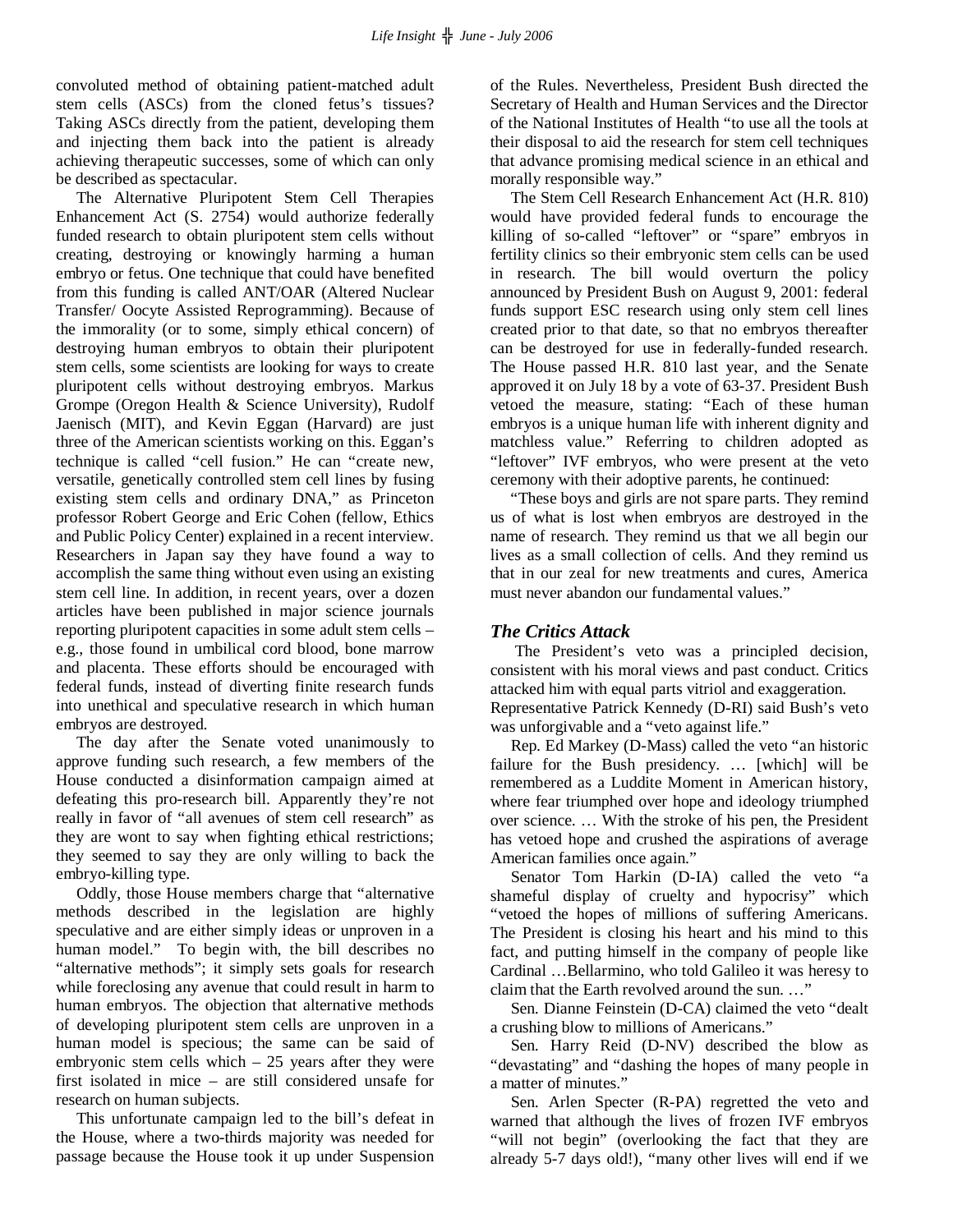do not use all the scientific resources available." Could he possibly be referring to human embryos as scientific resources? The thought is chilling.

 Sen. Edward Kennedy (D-Mass) vowed to continue the fight "until we end these cruel restrictions on lifesaving research that are denying hope to millions of American patients and their families."

 An editorial in *The Oregonian* accused the president of "delivering another deliberate blow to medical progress. … No lives – not one – will be saved by the president's veto. On the contrary, the president's action today is certain to sentence more Americans to the agony and death of diseases such as Parkinson's, Lou Gehrig's and diabetes." This view pointedly ignored the embryonic lives saved from a federal assembly line of destruction, as well as the many patients who may benefit from the government's focus on stem cell treatments that actually *do* save lives.

## *It's Not the Funds that Are Lacking for ESC Research, It's the Results*

 From some of these statements, you'd think the president had just ordered the destruction of every laboratory and medical center in the country! But he didn't ban ESC research, nor did he discontinue funding of research using stem cell lines created before 8/9/01. To the contrary, he's the only president to provide funding for human ESC research -- \$38 million last year and counting. NIH "has sent more than 700 shipments of cells to researchers, and has thousands more available on request," according to a recent White House statement called "Setting the Record Straight." The statement continues: "85 percent of all the human embryonic stem cell science done in the world has been done with the lines now approved for funding by the NIH." This is even true in other countries, most of which have no *legal* policy discouraging use of other cell lines.

 The president's allegedly cruel, Luddite, hopecrushing and agonizing-death-sentencing action was simply this: To draw the line at using taxpayers' money to destroy more human embryos in research. And let us not forget that private and state money, now flowing into embryonic stem cell research, is unaffected by his action.

 Following the President's veto – and while still awaiting a final judicial ruling on the constitutionality of the \$3 billion bond approved in 2004 by California voters to support human ESC research – Governor Schwarzenegger ordered a loan of \$150 million to the state's stem cell research institute.

 Recently Illinois Governor Rod Blagojevich again side-stepped the state legislature and recently ordered another \$5 million in funding for stem cell research, on top of the \$10 million he ordered a year ago. Connecticut has approved a 10-year, \$100 million funding proposal for stem cell research and New Jersey has spent about \$25 million in the past two years on stem cell research.

Funds in all four states are available for embryonic as well as adult stem cell research.

 A July 19 article on the *San Francisco Chronicle* 's website (SFGate.com) by Michael Tanner points to "at least 11 private stem-cell research centers at universities and medical centers across the country" and "more than 60 U.S. and international companies … pursuing some form of research or therapeutic product development involving stem cells." In 2005 alone, the stem-cell industry received "\$102 million in venture capital funding." Californians Ray Dolby and Bill Gross have donated \$16 million to UC-San Francisco and \$10 million to UC-Irvine respectively for human embryonic stem-cell research.

 Harvard made headlines in June with its announcement that the Harvard Stem Cell Institute will proceed with human embryonic stem cell research and human cloning. Scientists had already created 31 stem cell lines "using left-over frozen embryos donated by couples who went through in vitro fertilization" (Harvard University *Gazette*, June 6, 2006). Researchers Douglas Melton and Kevin Eggan, we're told, will use their first "nuclear transfer experiments" to "attempt to create diabetes specific stem cells by removing the nuclei from skin cells taken from diabetic volunteers … and inserting them into donor eggs from which the nuclei have been removed." Their goal is that of "eventually creating lines of cells than can, for instance, produce insulin-making islet cells in the pancreas, which are depleted or absent in diabetics." To which we can only ask why, Why take this immoral, convoluted and highly speculative approach when promising adult cell therapies that REVERSE diabetes are about to move into human use. According to Dr. David Prentice: "Using spleen cells, one group was able to achieve permanent disease reversal [in animal trials] and now has approval from the US Food and Drug Administration to begin human trials for juvenile diabetes" ("Current Science on Regenerative Medicine with Stem Cells," *Journal of Investigative Medicine* 54:1, 33-37, Jan. 2006).

 The third prominent Harvard Stem Cell Institute researcher, George Daley (elsewhere described as a "leading expert in blood diseases") explained his plans to the press: "We plan to take skin cells from a patient with a genetic disease, like sickle cell anemia or any one of more than 40 bone marrow disorders, and reprogram the skin cell back to its embryonic state. We can then study the disease using these cells, correct the genetic defects and coax the repaired cells to become normal blood cells. Our ultimate goal is to return the repaired cells to the patients."

 Can Dr. Daley be unaware that doctors – using ADULT, not embryonic, stem cells – have been CURING sickle cell anemia for several years, using stem cells from bone marrow and umbilical cord blood?

 The scoreboard currently reads 72-0 (see www.stemcellresearch.org). That score would constitute a rout in any sport. "72" is the current number of